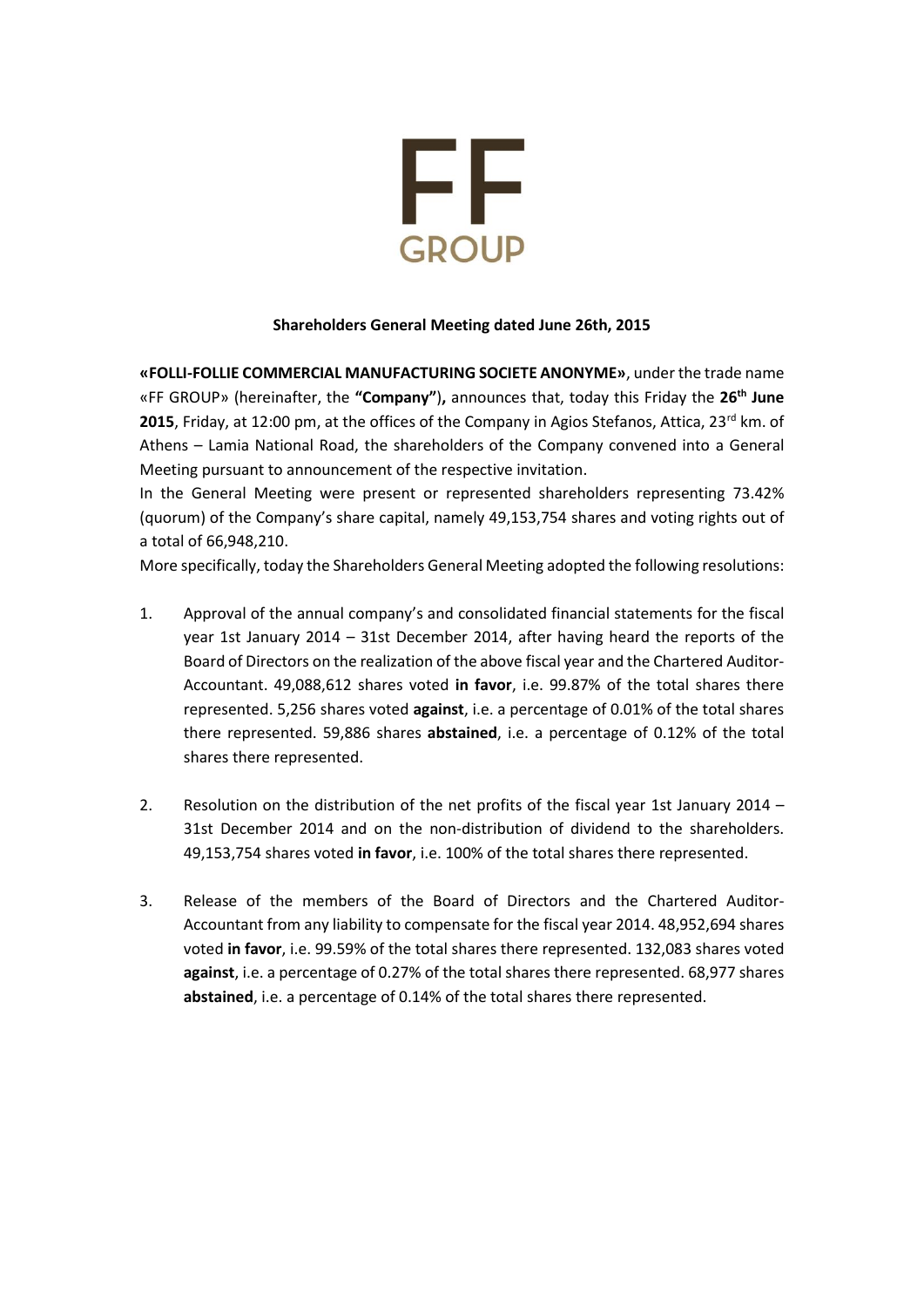- 4. Election of Mrs. Chryssoula Tsakalogianni, daughter of George, (SOEL no. 23811), as an ordinary Chartered Auditor – Accountant and Mr. George Varthalitis, son of John, (SOEL no. 10251) as a deputy Chartered Auditor – Accountant, both members of the auditing company "V.N.T. AUDITING S.A." (ELTE no. 045 and SOEL no. 174 under the trade name "Baker Tilly Greece V.N.T. S.A.", for the fiscal year 2015 and definition of their remuneration due for that year. 41,716,399 shares voted **in favor**, i.e. 84.87% of the total shares there represented. 6,119,943 shares voted **against**, i.e. a percentage of 12.45% of the total shares there represented. 1,317,412 shares **abstained**, i.e. a percentage of 2.68% of the total shares there represented.
- 5. Approval of all kinds of fees and compensations paid to the members of the Board of Directors in fiscal year 2014 and prior approval of all kinds of fees and compensations to be paid during fiscal year 2015. 38,801,890 shares voted **in favor**, i.e. 78.94% of the total shares there represented. 4,335,441 shares voted **against**, i.e. a percentage of 8.82% of the total shares there represented. 6,016,423 shares **abstained**, i.e. a percentage of 12.24% of the total shares there represented.
- 6. Approval of provision of guarantees, facilities (including share capital increases) in favour of affiliated companies of the group according to article 42 e par. 5 of cl 2190/1920 and authorization to the Board of Directors for the materialization of the said decision. 49,149,164 shares voted **in favor**, i.e. 99.99% of the total shares there represented. 4,590 shares voted **against**, i.e. a percentage of 0.01% of the total shares there represented.
- 7. Approval of a program for buying owned shares by the company and decision on the minimum price of acquisition at 5 Euros and maximum price at 50 Euros. 46,708,530 shares voted **in favor**, i.e. 95.03% of the total shares there represented. 1,446,353 shares voted **against**, i.e. a percentage of 2.95% of the total shares there represented. 998,871 shares **abstained**, i.e. a percentage of 2.02% of the total shares there represented.
- 8. Increase of the share capital by capitalization of a part of the reserves above par value (amounting to 13,270,156.94 Euros), by way of relevant increase of nominal value of the share. 47,846,812 shares voted **in favor**, i.e. 97.34% of the total shares there represented. 398,967 shares voted **against**, i.e. a percentage of 0.81% of the total shares there represented. 908,075 shares **abstained**, i.e. a percentage of 1.85 % of the total shares there represented.